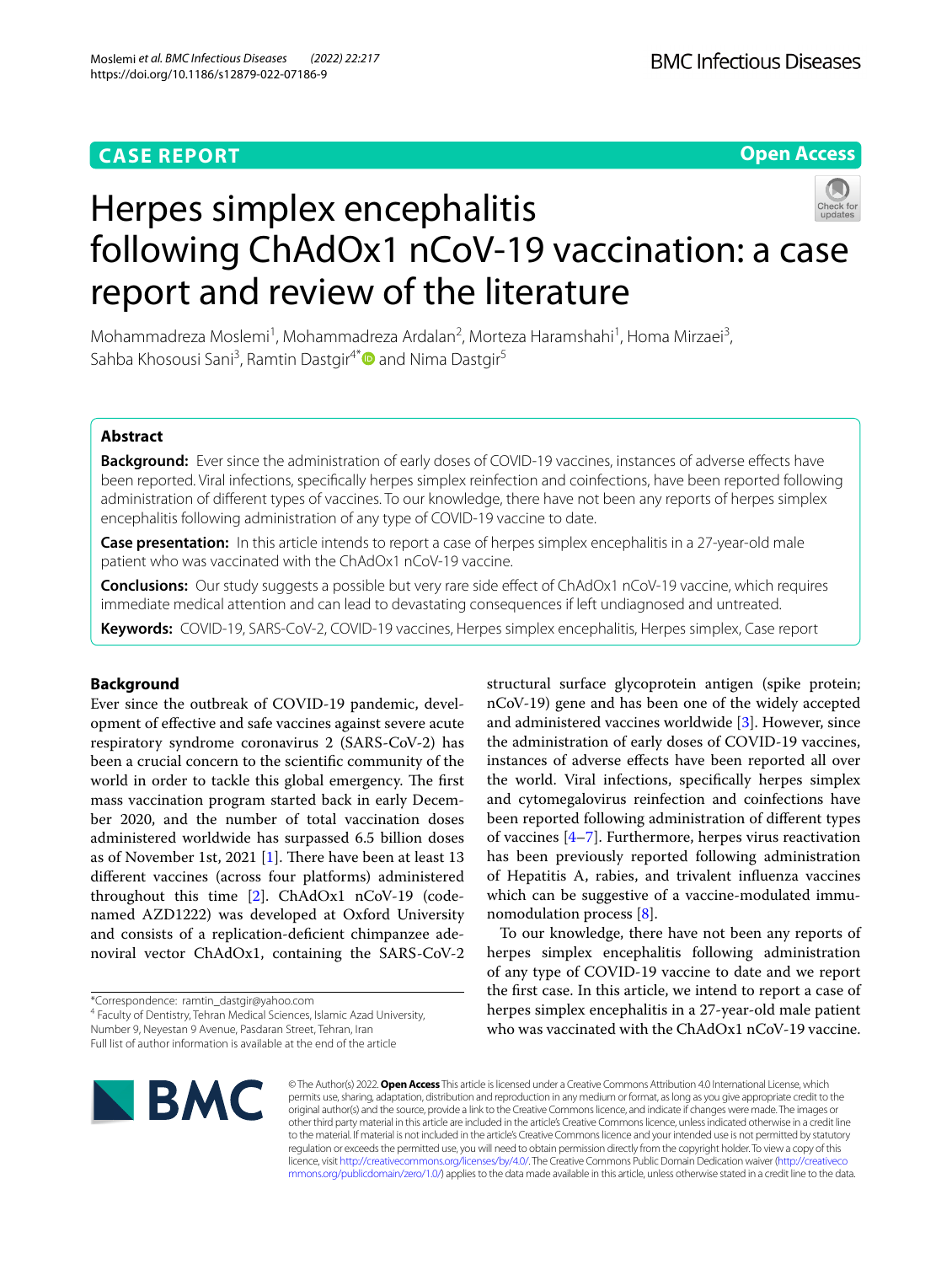#### **Case presentation**

We intend to report a case of a 27-year-old male patient with no underlying systemic conditions and no prior history of herpes simplex virus (HSV) and COVID-19 infection who received his frst dose of Oxford–Astra-Zeneca (ChAdOx1 nCoV-19) COVID-19 vaccine (codenamed AZD1222) 8 days prior to being referred to us. The first couple of days after the administration of the vaccine were uneventful. Three days after the administration of the vaccine, the patient woke up and immediately started vomiting. Following the patient's emesis period, symptoms of severe headache and altered mental status began to appear, including slowed psychomotor activity and loss of alertness; however, no signs of disorientation to time and location and people around him were evident at that time. The patient then presented to a local clinic for outpatient treatment and was prescribed baclofen and diclofenac. After returning home, the patient then developed symptoms of severe headache, agitation, delirium, and disorientation to time, location, and people around him. The same night patient experienced severe emetic episodes again. The next morning, following four days after administering the frst dose of vaccine, he presented to the emergency department of a local hospital. After obtaining blood tests, chest computed tomography (CT) scan, and brain CT scan, he was transferred to Imam Reza hospital (Tabriz, Iran) for further evaluations with the preliminary diagnosis of encephalitis. Chest and brain CT scans yielded normal fndings with no evidence of involvement. Our primary neurological evaluations revealed altered mental status to Glasgow Coma Scale (GCS) score of 12 [eye opening only to verbal commands (3), normal motor response (6), and inappropriate words on verbal commands (3)]. Neurological examination revealed altered mental status and decreased level of consciousness, and disorientation. Furthermore, there were no evidences of ataxia, hemiparesis, and aphasia. There were no focal neurological deficits observed in the primary evaluations.

Following these observations, the decision was made to intubate the patient in order to preserve the airway, due to reduced levels of consciousness and admit him to the intensive care unit. Results obtained from complimentary evaluations revealed elevated temperature of 38.9 °C (102.02 °F) and leukocytosis (12,900/mm<sup>3</sup>). The remaining laboratory test values were all in normal ranges. The patient was then immediately put on Acyclovir 10 mg/kg TDS due to suspicion of herpetic encephalitis based on his clinical presentations and medical history. Cerebrospinal fuid (CSF) analysis demonstrated decreased protein levels (3.05 mg/dl), a WBC count of 600 per  $\text{mm}^3$  with the predominance of lymphocyte, and normal glucose levels, all of which are suggestive of a viral encephalitis.

Polymerase chain reaction (PCR) test showed positive for HSV in cerebrospinal fuid, and therefore, the diagnosis of herpes simplex encephalitis was established. Furthermore, it is established that the identifcation of the viral DNA in the cerebrospinal fuid via PCR is the most sensitive and specifc for the diagnosis of HSV encephalitis [[16](#page-3-2)]. Moreover, brain magnetic resonance imaging (MRI) was performed using axial T1, T2, and sagittal T2/W images, which revealed no space-occupying lesions in supra- and infratemporal structures. White and gray matter signals, cerebral ventricles, major intracranial vascular structures, basal ganglia, and brainstem were all normal. Furthermore, electroencephalography (EEG) also depicted normal results.

The patient was planned for 21 days of Acyclovir treatment. His altered mental status gradually ameliorated over the course of the frst eight days of admission and was extubated after the 8th day. Although some degrees of amnesia and unusual behaviors were still present following the extubation, these symptoms improved over the next few days, and the patient was fnally discharged on the 21st day.

### **Discussion and conclusion**

Encephalitis is defned as infammation of the brain parenchyma with neurologic dysfunction, resulting from infectious, postinfectious, and noninfectious etiologies. Infectious etiologies constitute roughly 50% of all cases and are the most diagnosed etiologic factor of encephalitis [[9,](#page-3-3) [10\]](#page-3-4). HSV is the most common cause of viral encephalitis and should raise suspicion in patients who present with sudden alteration in levels of consciousness that otherwise remain unexplained. HSV-1 is one of eight identified human herpesviruses. The primary route through which HSV enters a host are impaired or breached mucous and dermal membranes. After the primary infection of the dermal or mucosal epithelial layers, the HSV then infects sensory neurons via interactions with glycosaminoglycans available on cell-surfaces [[11](#page-3-5), [12\]](#page-3-6). The mechanisms by which HSV penetrates the central nervous system (CNS) still remains unclear. The most probable routes by which HSV accesses CNS include retrograde transportation through the trigeminal (CN V) or olfactory (CN I) nerves or via hematogenous dissemination [\[13](#page-3-7)–[15\]](#page-3-8). HSV-1 is responsible for the great majority of herpes simplex encephalitis cases; however, it has been recently shown that HSV-2 infections can also present with encephalitis [[16](#page-3-2)].

Ever since the early days of COVID-19 pandemic breakout, cases of herpes simplex or herpes zoster-like coinfections have been reported  $[4, 17]$  $[4, 17]$  $[4, 17]$ . This can be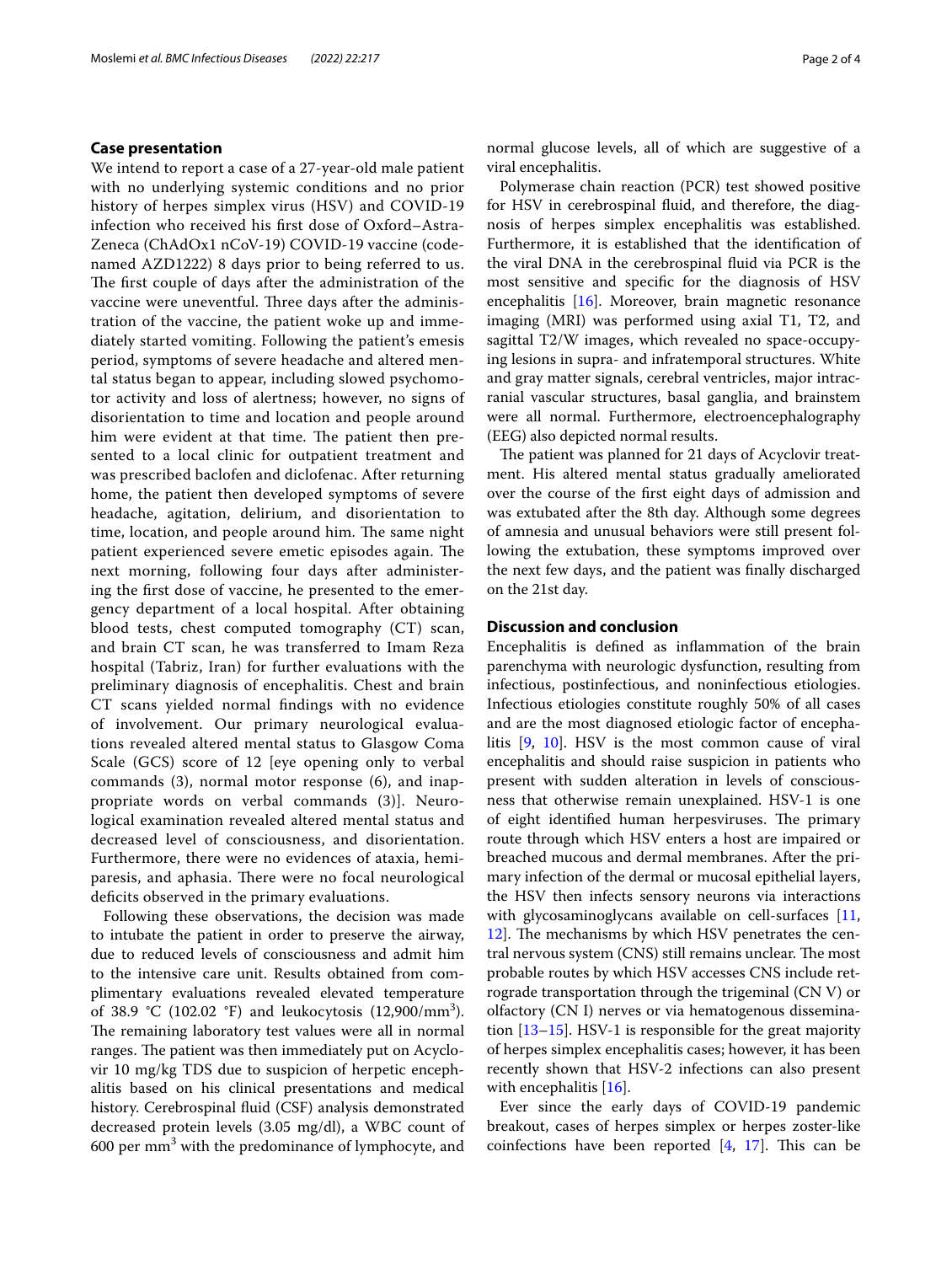further clarifed via the function of natural killer group 2D (NKG2D) ligands, also known as "stress-induced ligands," which can be found on normal, healthy cell surfaces such as neurons as they act to avoid auto-reactivity of natural killer T cells against normal, healthy host tissues. HSV and varicella-zoster virus (VZV) result in downregulation of NKG2D ligands on neuron cell membranes and neural terminals after infecting them. Therefore, these neurons cannot be detected by natural killer cells, consequently HSV or VZV infections enter their latent phase  $[18, 19]$  $[18, 19]$  $[18, 19]$ . This downregulation results in a balance between natural killer cells activation and viral evasion and results in viral latency, hence disruption of this balance can impact the outcome of herpetic infections and possible reactivation  $[31]$  $[31]$ . The above-mentioned ligands are upregulated on the cell membranes following numerous stress-inducing situations, including oncogenic activation, hypoxia, and viral infections. The two latter conditions are seen in COVID-19 infections, which may describe the coincidence of COVID-19 coinfection with HSV or VZV by disrupting the aforementioned balance [[20,](#page-3-13) [21](#page-3-14), [31](#page-3-12)].

Furthermore, ChAdOx1 nCoV-19 vaccine is a replication-defcient simian adenoviral vector which expresses the full-length SARS-CoV-2 spike protein. It has been demonstrated that this vaccine can be initiative of cytokine release and an immune response cascades in a similar fashion to viral infections of SARS-CoV-2 itself. This mechanism can further lead to the upregulation of NKG2D ligands and reactivation of the HSV from its latent phase as described above and development of the clinical signs and symptoms of herpetic infections [\[22](#page-3-15)]. This mechanism can explain numerous herpes zoster cutaneous coinfections following administration of different types of COVID-19 vaccine [[4–](#page-2-3)[6](#page-3-16), [23–](#page-3-17)[29\]](#page-3-18); however, there are currently no other reports of herpes simplex encephalitis following COVID-19 vaccination, though there has been a single report of encephalitis following administration of ChAdOx1 nCoV-19 vaccine in which the diagnosis of herpetic sources was ruled out [\[30\]](#page-3-19).

Our study suggests a possible but very rare side efect of ChAdOx1 nCoV-19 vaccine, which requires immediate medical attention and can lead to devastating consequences if left undiagnosed and untreated. However, due to scarcity of similar evidence, reaching a defnitive conclusion regarding the correlation of the ChAdOx1 nCoV-19 vaccine and herpes simplex encephalitis is unattainable.

#### **Abbreviations**

SARS-CoV-2: Severe acute respiratory syndrome coronavirus 2; CT: Computed tomography; CSF: Cerebrospinal fuid; PCR: Polymerase chain reaction; MRI: Magnetic resonance imaging; EEG: Electroencephalography; HSV: Herpes

simplex virus.; HHV: Human herpesviruses; VZV: Varicella-zoster virus; CNS: Central nervous system; NKG2D: Natural killer group 2D.

#### **Acknowledgements**

Not applicable.

#### **Author's contribution**

MM, MA, and MH were responsible for data collection. HM and SKS were responsible for editing of the manuscript. RD and ND were responsible for composing and fnal revision of the manuscript. All authors discussed the results and contributed to the fnal manuscript. All authors read and approved the fnal manuscript.

#### **Funding**

This research did not receive any funding.

#### **Availability of data and materials**

Not applicable.

#### **Declarations**

#### **Ethics approval and consent to participate**

This study was performed according to the principles outlined by the World Medical Association's Declaration of Helsinki on experimentation involving human subjects, as revised in 2000. This study has been further approved by the ethics committee of Tabriz University of Medical Sciences. The patient signed a written consent stating their approval for participation in this report.

#### **Consent for publication**

A written consent form was obtained from the patient for publication of this article. The patient understands that their name will not be mentioned in this article.

#### **Competing interests**

The authors declare no competing interests.

#### **Author details**

<sup>1</sup> Department of Internal Medicine, School of Medicine, Tabriz University of Medical Sciences, Tabriz, Iran. <sup>2</sup> Kidney Research Center, Tabriz University of Medical Sciences, Tabriz, Iran. <sup>3</sup> Department of Oral Medicine, School of Dentistry, Shahid Beheshti University of Medical Sciences, Tehran, Iran. <sup>4</sup>Faculty of Dentistry, Tehran Medical Sciences, Islamic Azad University, Number 9, Neyestan 9 Avenue, Pasdaran Street, Tehran, Iran. <sup>5</sup> Department of Infectious Diseases, Imam Ali Hospital, Hormozgan University of Medical Sciences, Roudan, Iran.

#### Received: 10 November 2021 Accepted: 19 February 2022 Published online: 03 March 2022

#### **References**

- <span id="page-2-0"></span>1. Coronavirus disease (COVID-19). Vaccines [Internet]. Who.int. [cited 2021 Nov 6]. Available from: https://www.who.int/news-room/questions-andanswers/item/coronavirus-disease-(covid-19)-vaccines?adgroupsurvey= {adgroupsurvey}&gclid=CjwKCAjwz5iMBhAEEiwAMEAw%20GHUvWO3dmENLKhv5uu5F\_GbqqKLr6MbJhSfv1TCi2TkuzxiHllo\_OxoCcgQAvD\_%20 BwE.
- <span id="page-2-1"></span>2. WHO Coronavirus (COVID-19) Dashboard [Internet]. Who.int. [cited 2021 Nov 6]. Available from: <https://covid19.who.int/>.
- <span id="page-2-2"></span>3. Voysey M, Clemens SAC, Madhi SA, Weckx LY, Folegatti PM, Aley PK, et al. Safety and efficacy of the ChAdOx1 nCoV-19 vaccine (AZD1222) against SARS-CoV-2: an interim analysis of four randomised controlled trials in Brazil, South Africa, and the UK. Lancet. 2021;397(10269):99–111.
- <span id="page-2-3"></span>4. Le Balc'h P, Pinceaux K, Pronier C, Seguin P, Tadié J-M, Reizine F. Herpes simplex virus and cytomegalovirus reactivations among severe COVID-19 patients. Crit Care. 2020;24(1):530.
- 5. van Dam CS, Lede I, Schaar J, Al-Dulaimy M, Rösken R, Smits M. Herpes zoster after COVID vaccination. Int J Infect Dis. 2021;111:169–71.